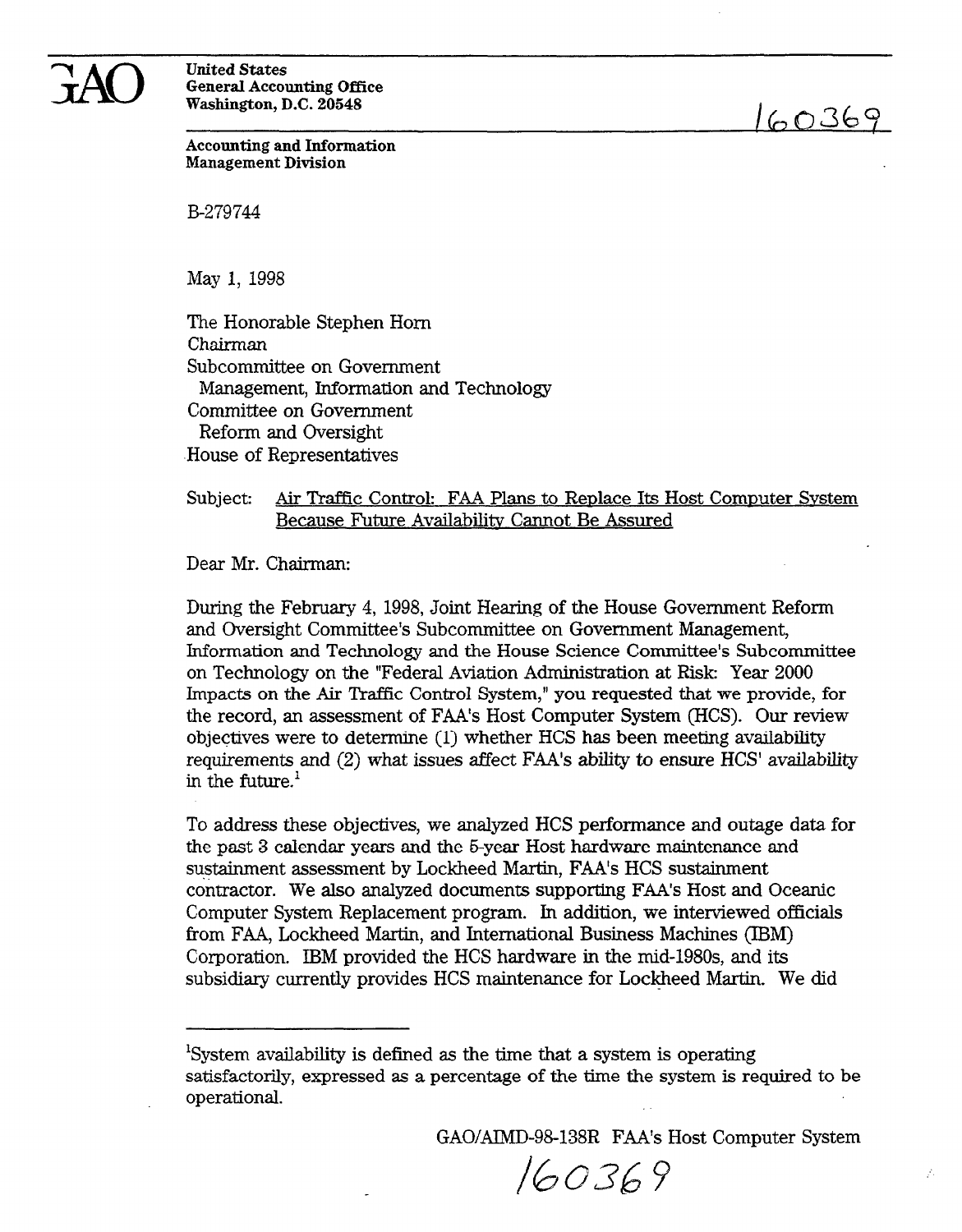not independently verify the performance data provided by FAA. We conducted our work from February 1998 through April 1998 in accordance with generally accepted government auditing standards.

### OVERVIEW OF FAA's HOST COMPUTER SYSTEM

Air traffic controllers in FAA's 20 en route centers control aircraft over the continental United States in transit and during approaches to some airports. HCS is the key information processing system in FAA's en route environment. It processes radar surveillance data, processes flight plans, links ftled flight plans with actual aircraft flight tracks, provides alerts of projected aircraft separation violations (i.e., conflicts), and processes weather data.

HCS consists of hardware, a unique operating system, and application software. HCS hardware components are divided into three major categories of equipment: (1) the processor subsystem, which consists of a main processor (IBM 3083), a processor controller (IBM 3082) that checks the temperature and status of the main processor, a coolant distribution unit, and a power distribution unit, (2) the direct access storage subsystem, which consists of disk control units and disk drives, and (3) the peripheral subsystem, which includes modems and printers.

FAA uses two processor subsystems in each of its en route centers to mitigate the impact of system failures. If the primary HCS processor fails, processing is automatically switched to the support processor. When both HCS systems are unavailable, FAA's Direct Access Radar Channel (DARC) system provides backup radar data processing functionality; however, it does so with a degradation in flight data processing capabilities. Specifically, DARC provides basic data pertinent to an aircraft's identification, position, altitude, and speed, but it does not provide automated flight plan processing, controller hand-offs, or a safety alert processing capability, which alerts controllers to impending conflicts between aircraft.

From 1986 to 1988, IBM installed HCS hardware in FAA's 20 en route centers as well as its training and technical support centers. At that time, IBM projected that this equipment would have a service life of 10 years. Since HCS was installed, FAA contracted with Lockheed Martin for HCS hardware maintenance. Lockheed Martin, in turn, subcontracted the work to an-IBM subsidiary.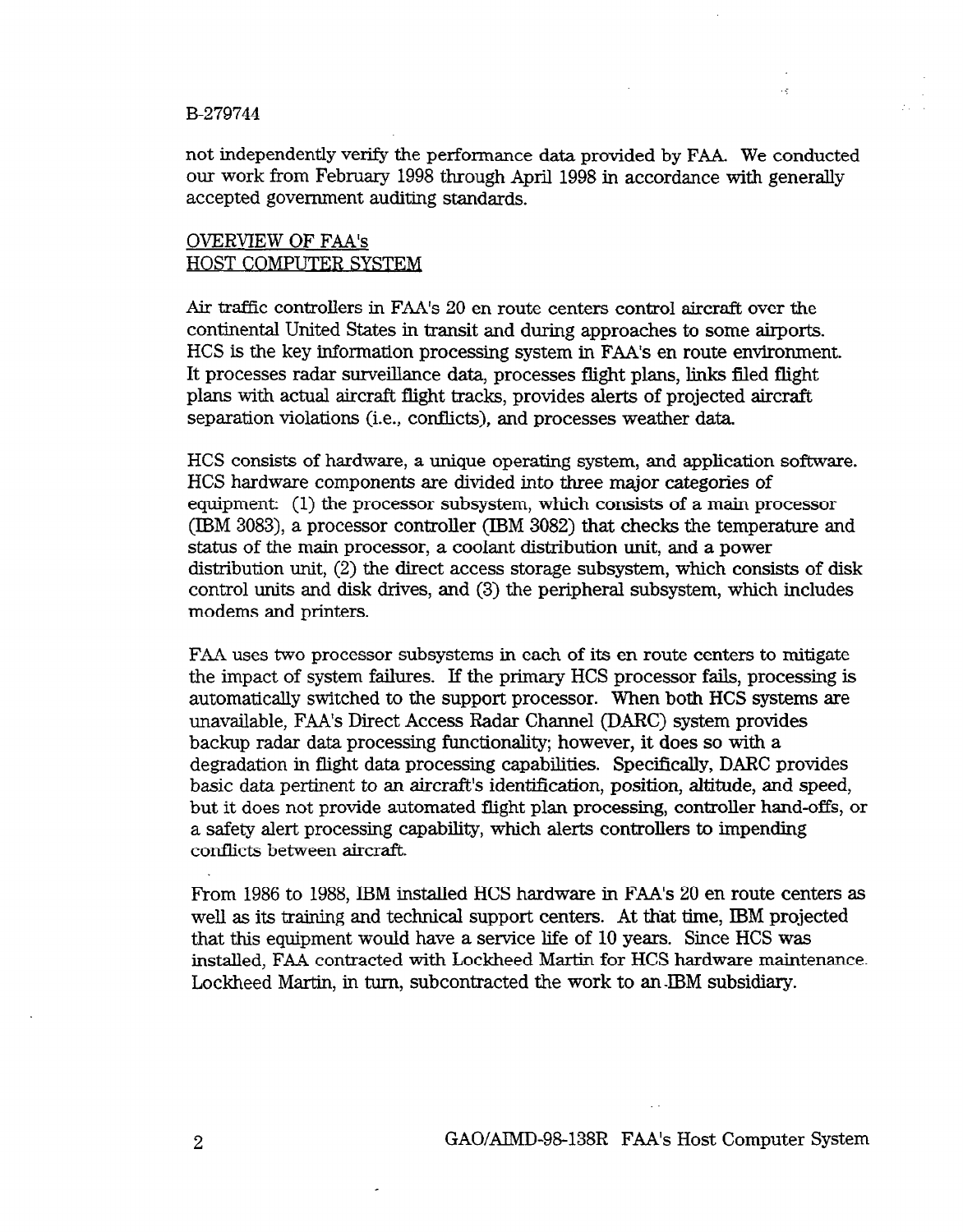## HCS HAS NOT BEEN MEETING AVAILABILITY REQUIREMENTS

For the last 3 years, HCS has not met its availability requirements. FAA has specified an HCS system availability requirement of 99.998 percent. HCS did not meet this requirement in 1995, 1996, and 1997, with average availabilities of 99.972 percent, 99.984 percent, and 99.982 percent, respectively. It also did not meet it in the first 2 months of 1998, with an average availability of 99.992 percent.

HCS' availability rate is driven by unscheduled outages. Unscheduled outages occur for a variety of reasons, including equipment failures, loss of power, software problems, and weather effects. Of the 29 unscheduled outages in 1997, FAA data show that 34.5 percent were due to software, 27.6 percent were due to hardware, and 37.9 percent were due to an assortment of other reasons, such as loss of power, weather effects, and unknown causes.

# SPARE PARTS SHORTAGE AND YEAR 2000 ISSUE AFFECT HCS' FUTURE AVAILABILITY

One key issue affecting HCS' future availability is the shortage of critical spare parts. Given that HCS hardware is approaching the end of its expected life cycle, IBM calculated end-of-service dates for each HCS subsystem based on failure rates, available spares, engineering support, plant maintenance, and projected demand. IBM stated that after the end-of-service date, it will maintain the system on a "best effort" basis and the government will be responsible for furnishing any spare parts that become unavailable. Under this scenario, FAA predicts it will encounter longer system outage times-thereby reducing the availability of en route automation systems and threatening air traffic services.

IBM identified eight key hardware units, including the main processor, that will reach their end-of-service dates on or before December 31, 1999. FAA is most concerned about the main processor, which is projected to reach its end-ofservice date by September 30, 1998. One key component, the Thermal Conduction Modules (TCM), drives this end-of-service date.<sup>2</sup> Even more specifically, one module of TCM, known as  $CLVM$ ,<sup>3</sup> is projected to be depleted

2TCM is an IBM-patented technology for packaging electronic circuits for efficient heat dissipation.

<sup>3</sup>According to FAA officials, the meaning of the "CLVM" acronym has been forgotten over time, though it may stand for Cache Link Volatile Memory.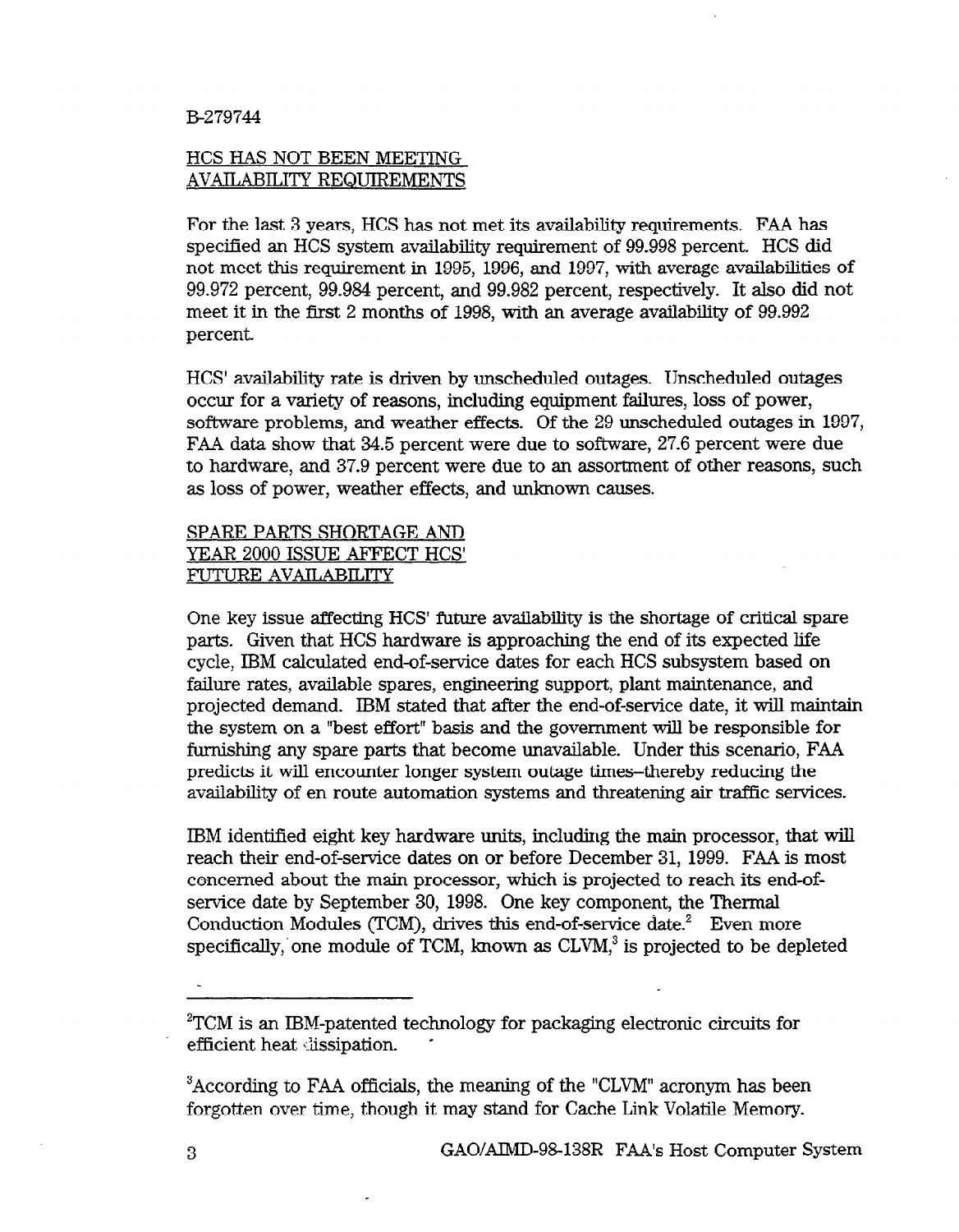first. TCM technology was discontinued by IBM in the late 1980s and the manufacturing and refurbishing facilities were dismantled. IBM holds all patents on TCM technology and no other manufacturers or vendors are licensed to make or repair them.

In June 1997, Lockheed Martin conducted a worldwide search to identify alternative sources of these parts and reported it could not locate a shelf inventory of TCMs and found no way to guarantee the availability of parts for the HCS main processors (IBM 3083).

Given the six spare CLVM parts it had in inventory on March 4, 1998, and worstcase usage projections, $4$  FAA estimated that the inventory of this part will be depleted early in 1999. Using best-case usage projections, the inventory will be depleted in late 1999.<sup>5</sup>

To prolong the life of the current inventory of spare parts, in December 1997, FAA implemented a more conservative replacement policy for TCM parts. Under this new policy, TCM parts are not automatically replaced after experiencing two minor problems, as they were under the prior policy. Instead, each minor problem is reported and analyzed, and each part is evaluated to determine its ability to continue operations. Additionally, once the current inventory of spares is depleted, FAA plans to cannibalize parts from HCS processors located at its training and technical support centers. FAA estimated that it would be able to obtain 26 CLVMs through this cannibalization effort. However, even with cannibalization, FAA states that HCS cannot be maintained beyond 2001.

A second key issue that could affect HCS' availability is the Year 2000 computer problem. While FAA officials expressed confidence that they have resolved date dependencies in HCS' operating system and application software, IBM

4 GACYAIMD-98-138R FAA's Host Computer System

Basically, CLVM is the module that provides memory storage for the other TCM modules.

<sup>4</sup>Worst-case usage projections assume that actual part usage rates over the past 3 years will increase by 50 percent each year in the future.

 ${}^{5}$ In the past, parts were replaced after experiencing 1 serious or 2 minor problems. Best-case usage projections assume that in the future, parts will not be replaced to correct m<sup>i</sup> or problems, and that the replacement rate for serious problems over tht past 3 years will increase by 50 percent each year.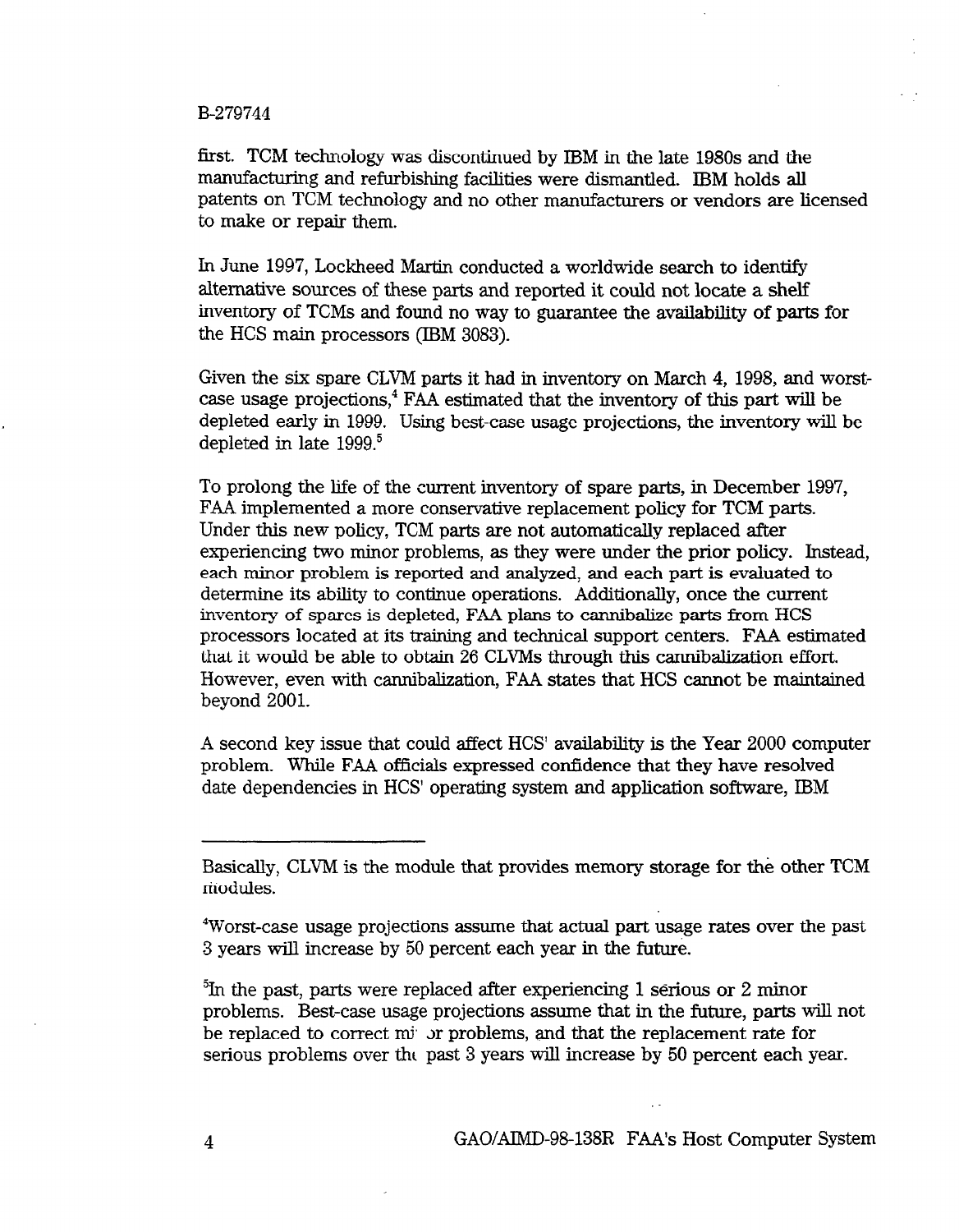reported that it has no confidence in the ability of the HCS processor's microcode (low-level machine instructions used to service the IBM 3083) to survive the millennium date change because it no longer has the skills or tools to properly assess this code. If there are date dependencies in the processor's microcode, HCS could malfunction or shut down, thereby forcing FAA to operate with the degraded flight processing capabilities provided by its backup system and potentially reducing air traffic capacity. IBM has therefore recommended that FAA purchase new HCS hardware.

### FAA PLANS TO REPLACE HCS

Because of concerns about the availability of spare parts and the Year 2000 issue, FAA initiated the Host and Oceanic Computer System Replacement program to replace all HCS processors in its 20 en route centers and training and technical support centers by October 1999.<sup>6</sup> Software and peripheral equipment replacements, which will occur in the later phases of this program, are scheduled for completion by mid-2001. FAA believes this phased approach, with a total system life-cycle cost estimate of about \$607 million through 2008, will provide the lowest risk for fast processor replacement and will provide for replacement of other hardware components prior to their end-of-service dates.

While we agree that FAA must act quickly to resolve its HCS spare parts and Year 2000 issues, this acquisition does not come without risks-risks that FAA must mitigate in a short time. In our February 4, 1998, testimony, we reported on several HCS hardware acquisition risks. One of these is the risk of delays and problems resulting from deploying HCS concurrently with FAA's new Display System Replacement (DSR). When upgrading parts of a safety-critical system such as HCS and DSR, it is simpler and safer to upgrade one part at a time. Another risk lies in the difficulty associated with deploying new hardware to 20 en route centers in less than 2 years. In commenting on a draft of this report, FAA officials concurred that this is a risk but stated that they are mitigating it by using a phased approach that will allow them to deploy the hardware first and the software and peripheral equipment replacements later.

The Department of Transportation's Inspector General is initiating two assignments that will address FAA's progress in mitigating these risks. The first is a review of the Host and Oceanic Computer System Replacement's cost, schedule, and risks. The second is a review of FAA's plans for concurrently deploying systems, including HCS and DSR, in 1999 and-2000. Additionally, we have initiated a review of FAA's plans for assuring business continuity should

<sup>&#</sup>x27;FAA also plans to replace non-HCS equipment in four Oceanic en route centers.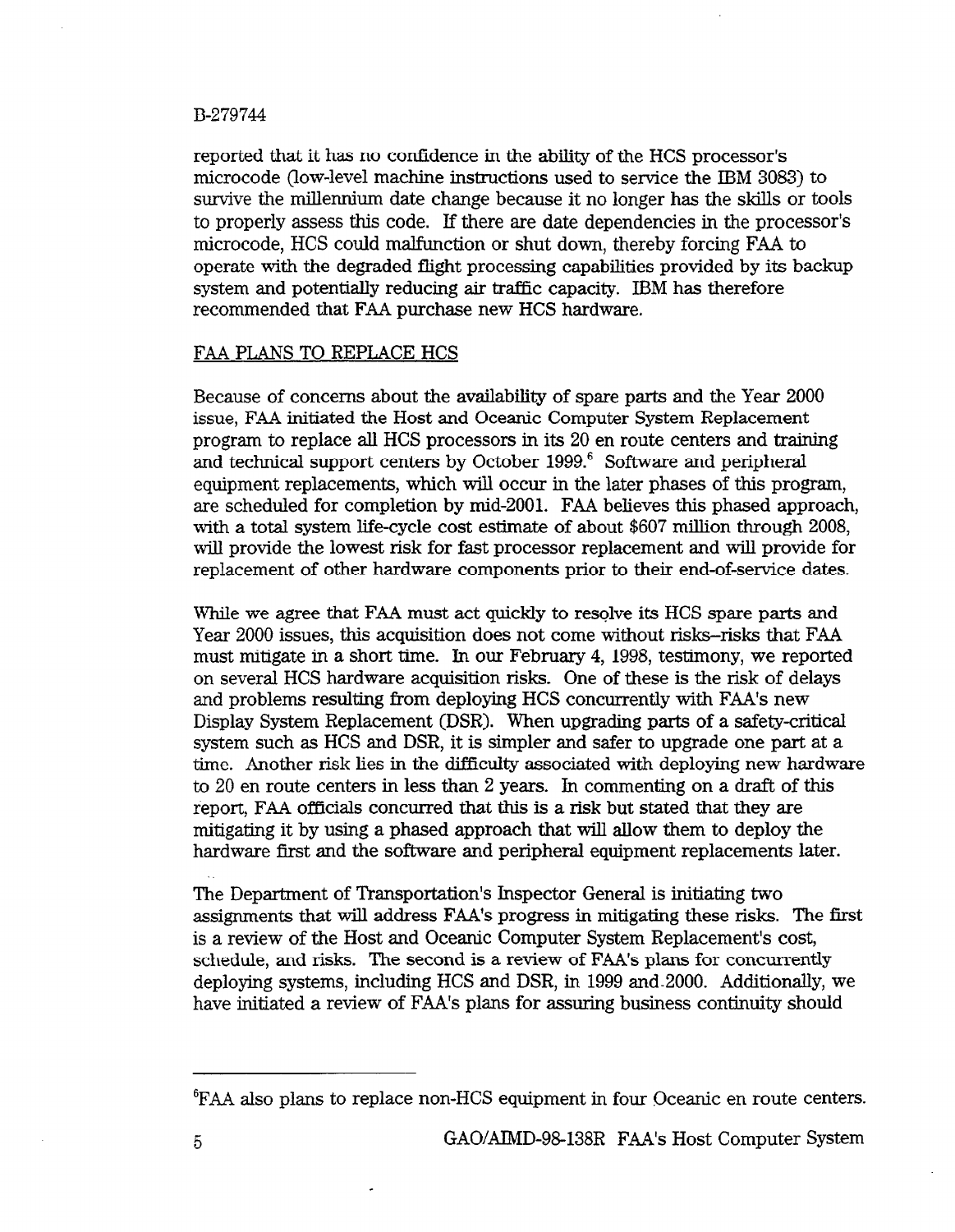its systems not be replaced, renovated, or working correctly in time for the year 2000.

On April 24, 1998, we obtained agency comments on a draft of this letter from officials at FAA and the Department of Transportation (DOT), including the director of FAA's Year 2000 program office, FAA's en route integrated product team lead, and DOT's information technology division manager. These officials generally agreed with the facts presented. FAA officials also commented on particular language in the draft letter, and these comments have been incorporated into the letter as appropriate.

We are sending copies of this letter to the Ranking Minority Member of your Subcommittee and the Chairwoman and Ranking Minority Member of the Subcommittee on Technology, House Committee on Science; the Secretary of Transportation; the Administrator of the Federal Aviation Administration; the Department of Transportation Inspector General; the Director of the Office of Management and Budget; and other interested parties. Copies will also be made available to others upon request.

Lf you have any questions on the material in this letter, please contact me at  $(202)$  512-6253 or Colleen Phillips, Assistant Director, at  $(202)$  512-6326. We can also be reached by e-mail at willemssenj.aimd@gao.gov and phillipsc.aimd@gao.gov, respectively.

Sincerely yours,

l Williams

Joel C. Willemssen Director, Civil Agencies Information Systems

(511449)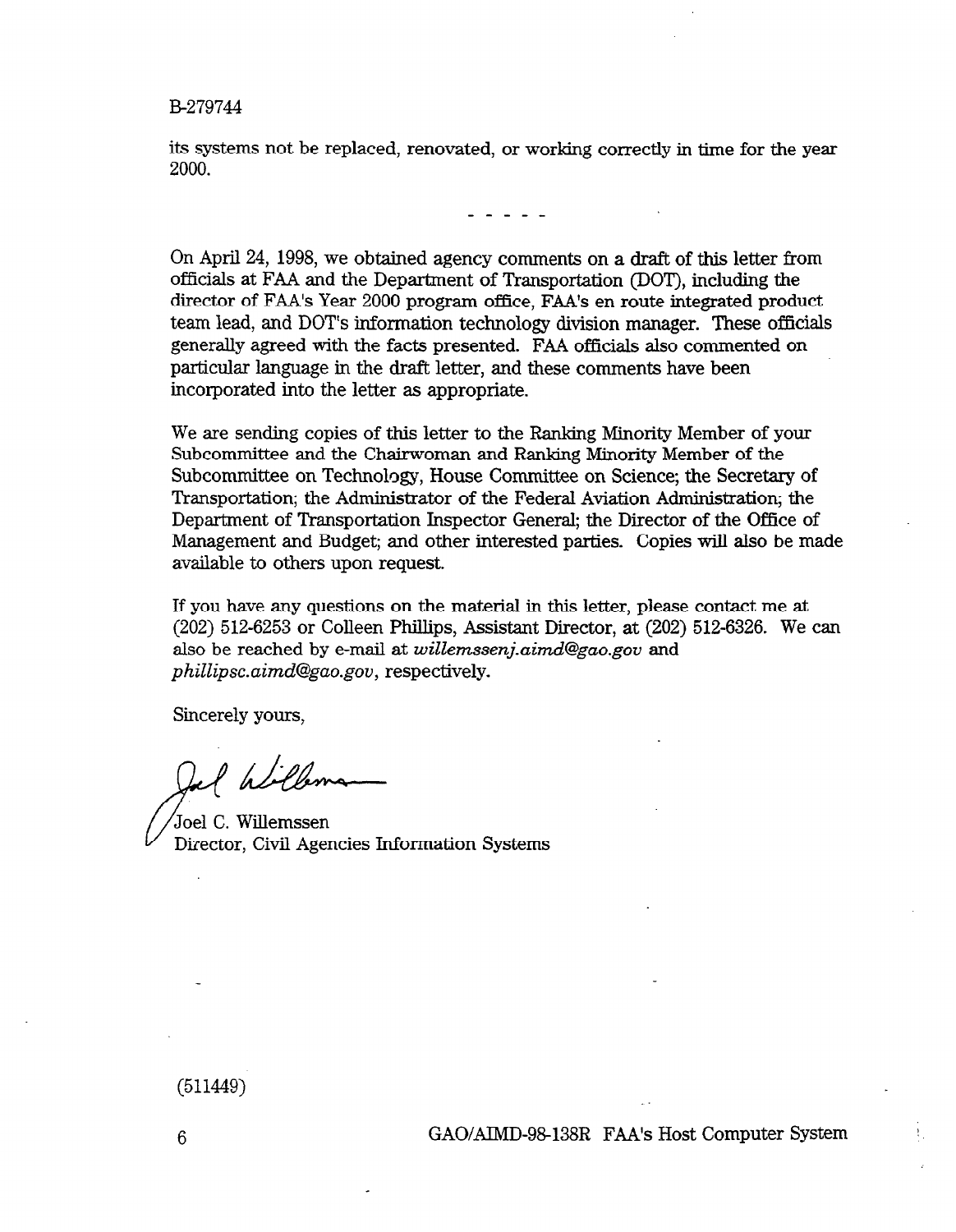#### Ordering Information

The first copy of each GAO report and testimony is free. Additional copies are \$2 each. Orders should be sent to the following address, accompanied by a check or money order made out to the Superintendent of Documents, when necessary. VISA and Mastercard credit cards are accepted, also. Orders for 100 or more copies to be mailed to a single address are discounted 25 percent.

Orders by mail:

U.S. General Accounting Office P.O. Box 37050 Washington, DC 20013

or visit:

Room 1100 700 4th St. NW (corner of 4th and G Sts. NW) U.S. General Accounting Office Washington, DC

Orders may also be placed by calling (202) 512-6000 or by using fax number (202) 512-6061, or TDD (202) 512-2537.

Each day, GAO issues a list of newly available reports and testimony. To receive facsimile copies of the daily list or any list from the past 30 days, please call (202) 512-6000 using a touchtone phone. A recorded menu will provide information on how to obtain these lists.

For information on how to access GAO reports on the INTERNET, send an e-mail message with "info" in the body to:

info@www.gao .gov

or visit GAO's World Wide Web Home Page at:

http://www.gao.gov